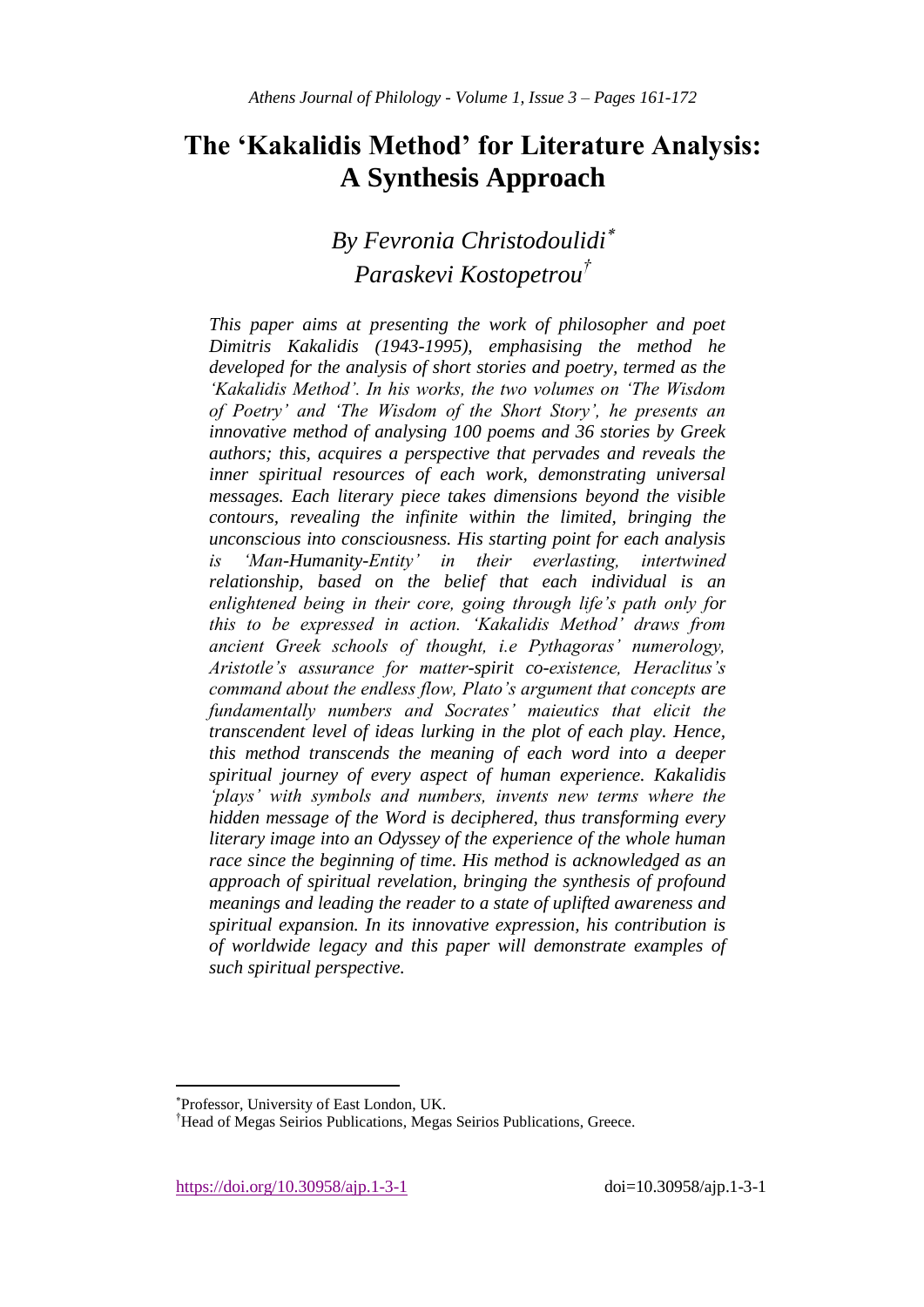## **The Method**

"... The Wisdom of every poem lays in the de-symbolisation the mind makes as it builds its own fictional construct, giving form to its inner content, externalising the importance of its own nature's events..." (Kakalidis, 1994, p.235)

The "Kakalidis" Method" does not attempt critique or philological elaboration. The Philosopher-Poet, Dimitris Kakalidis, in each of his analyses, connects the daily with the eternal, the human with the divine, the "microcosm" with the "macrocosm." His entire work focuses on inspiring man to achieve well-being in everyday life, delving into the truth concerning the approach of his ontological nature. Man, according to Kakalidis, is the group. The group is humanity. And humanity is the Universe. Through the small, limited and morphic he proceeds to infinity and the amorphous, always delivering a message of redemption. This method simply penetrates the inner spiritual sources of the creator and the creation, bringing to light the hidden essence of every literary work. The Wisdom that activates human consciousness reveals the truth and appears to join the ancient spirit of Greece with the contemporary, the myths and symbols with their essence.

### *Basic Principle*

The basic principle with which the poet-philosopher Dimitris Kakalidis approaches and analyses literary works is one and unique:

## *All creation is Spiritual All creation is the Entity*

This is known unconsciously, possibly even consciously, to every writer, every poet who, once united with the Entity, he or she lives and experiences the indecipherable within, wears the symbols, the concepts, the ideas and creates the myth, grounding his/her truth to the world. Therefore, according to Dimitris Kakalidis, every creation is an intellectual work and, it is certain that it contains the knowledge, the truth, the light. This is compatible to Platos"s assertion about the hidden wisdom revealed through any form of art:

*"Plato believed that behind the façade of fraudulent sensory impressions and turbulent emotions was a more real world, a realm of pure thought, that gave to the earthly experience any capability of understanding and value that it had. That's why he saw art as a window to immortality and imagined God as a craftsman. The true nature or structure of things is hidden and wisdom means revelation of these underlying realities."* (Rubenstein, 2004, pg.51).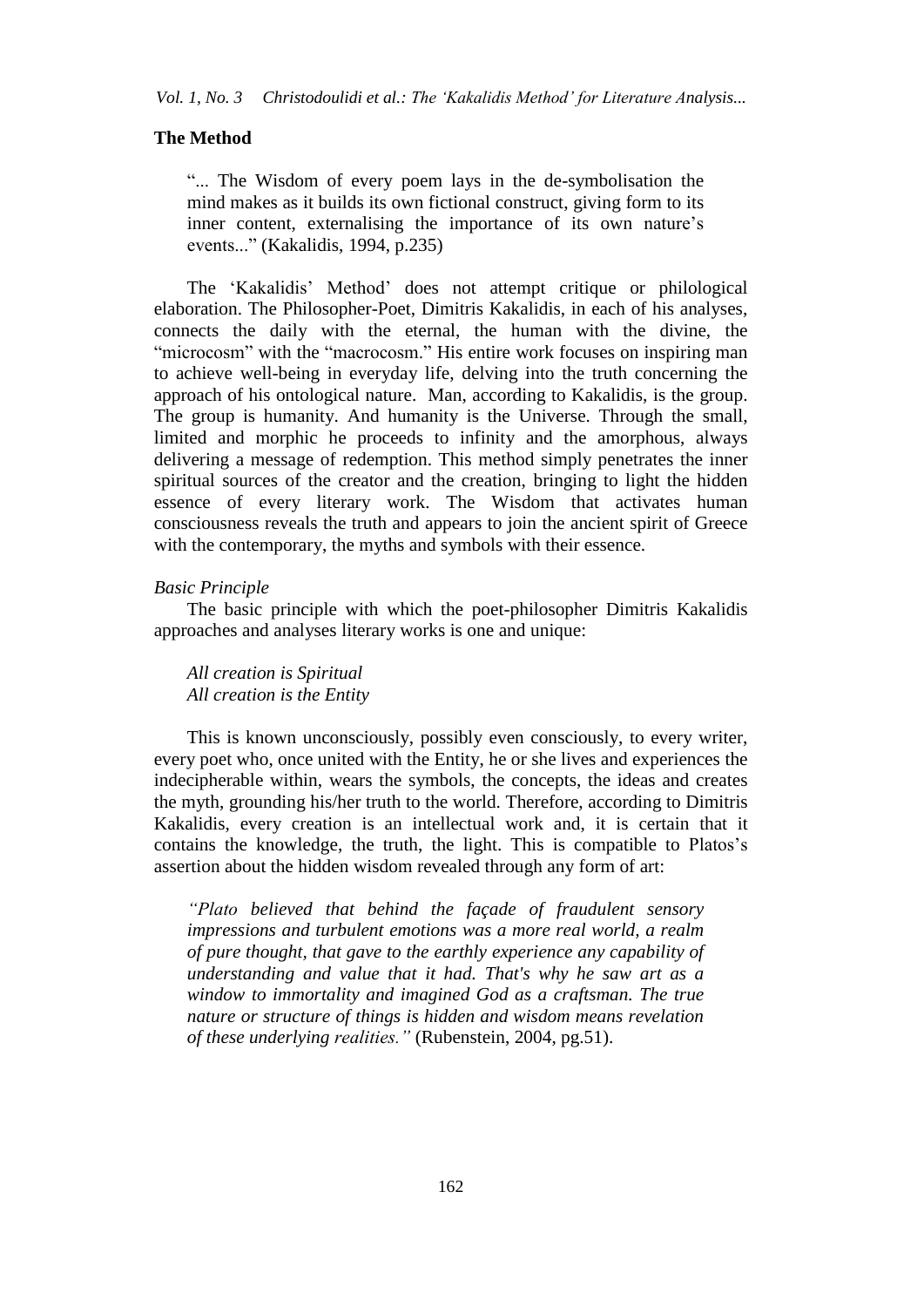*Athens Journal of Philology September 2014*

Kakalidis takes that even further, when he discusses the role of the poet, as the one who is "initiated" and invokes spiritual awakening to the reader; in his own words:

*"An eternal teacher is the poet, his own century he teaches. He wraps his fiery spirit in paper and his Word is the everlasting light that illuminates the souls, the ancestral flame that burns and transforms his bodies, his Times into ashes. And those who seek initiation, to pass into knowledge, become poets, leaders of the world, guides of love, the visionaries of the pathway which, as Kipling also taught, leads to the glory of the ages, to the temple of freedom."* (Kakalidis, 1994, pg.14).

## *The Starting Point of the Method*

The starting point of every analysis is the perpetual and inextricable relationship between Human - Humanity - Entity and the internal belief that every man is a complete Being whose spirit is expressed through every aspect and every creation, as he strives in various forms and roles to find and express his true nature. Man has the ability to dissolve the limitations, the barriers of his tiny self, to experience his universal Self and spread out to infinity in the course of his life. In Kakalidis" words:

*"The value of life is man and his extension, humanity, the peoples of the world, his ongoing spirituality, the chosen sun, submerged in the depths of the subconscious, and the struggle for the emergence of the essence of things, of the true being..."* (Kakalidis, 1992, pg. 313)

## *The "Path" of the Method*

With the above as a given, and with the utmost respect to the expression of the inner "genius" of the creator-writer, the approach to any literary work is always centered on the Human-Humanity; Dimitris Kakalidis starts from it and revolves around it drawing concentric circles, breaking the shells of the words and releasing their essence.

He de-symbolises the concepts, the numbers, the myths, the images, the ideas. He unifies the contrasting fields, he equates matter with spirit. He synthesises the philosophies and uses examples from science, history, mythology, technology, consolidating the analyses, always aiming to break the limitations and unravel man from the veils of ignorance, twirling him in the eternal spiral of infinity, proving that he has the ability and the strength to follow it and spread free into infinity. At most times a poem is analysed on three levels, one more extended than the other in order to show man"s ability and the passage leading his small limited self to his infinite universal Self. This is eloquently demonstrated when he writes:

*"... The poet uses the symbols to highlight the eternal course that the spirit follows in the dark perimeter of the controversial, having as a*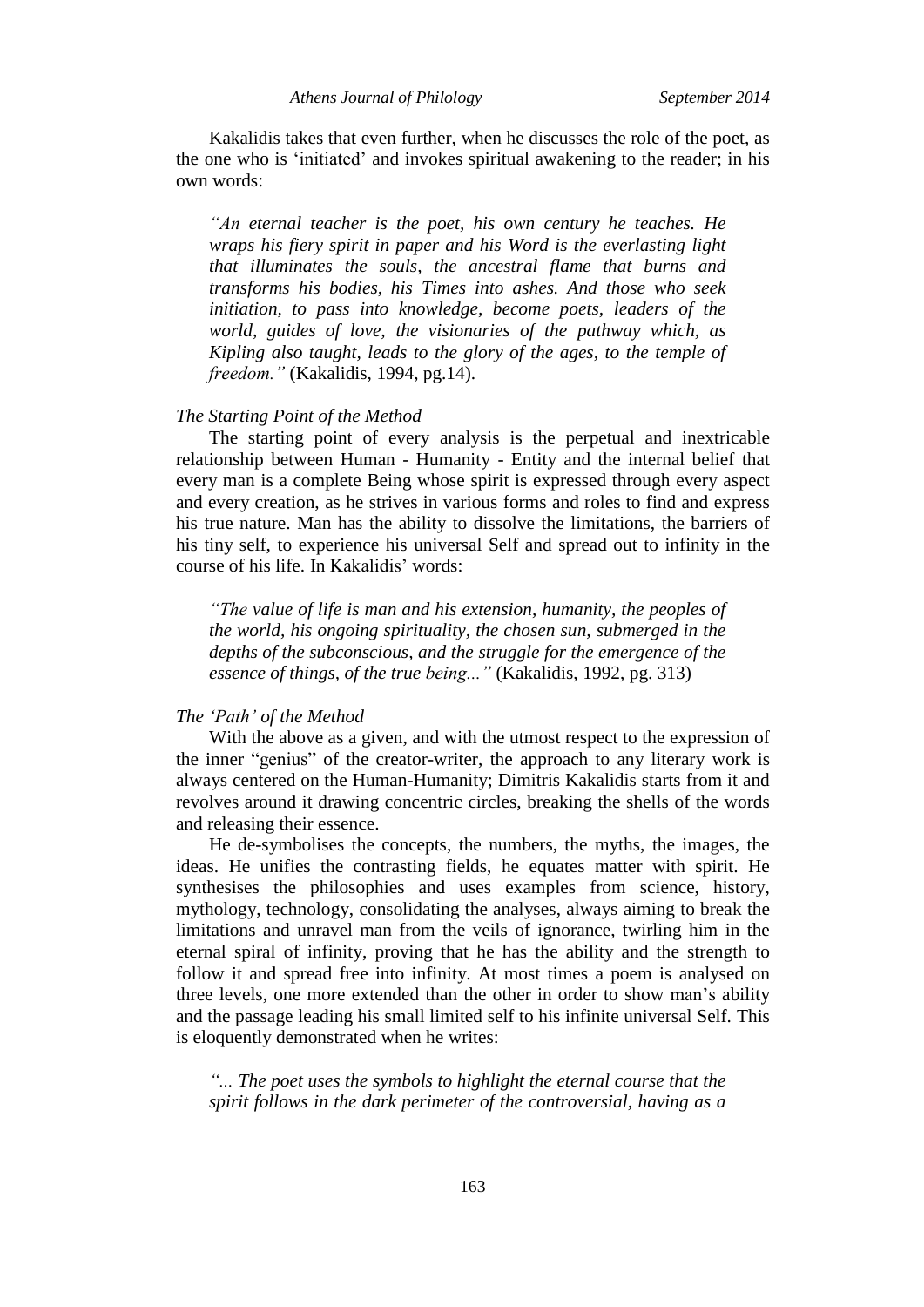*Vol. 1, No. 3 Christodoulidi et al.: The "Kakalidis Method" for Literature Analysis...*

*guide its majestic formations, a result of mental powers which, emerging from its inner nature, are externalised assuming supreme dimensions, incorporating the features of the infinite mind for the realisation of its nature's work, nature of the world..."* (Kakalidis, 1994, pg.116)

The analysis of every literary work by Dimitris Kakalidis is purely of a higher intellect through the unwavering belief that each person, as part of the Entity, is a complete Being but is not aware of it simply because of one"s limited knowledge. However, through the path to self-knowledge one has the ability to reach out and unite with this complete Self. The language he uses for every analysis is poetic so, on its own, every analysis constitutes a new literary work. This kind of awakening is described below:

*"Man, oppressed by his time, trapped in Existence, in ignorance is condemned as a result of his own limited knowledge. During the process of his existence"s evolutionary cycles he awakens and, on his way to his being, the rights to his omnipotence from the strength of his own weakness he demands."* (Kakalidis, 1994, pg.212)

## **De-Symbolisation**

De-symbolisation is the most important part of the analysis. It is the path bearing the message of hope that will reveal the infinity through the limited. Through the symbols of words and numbers, those that the author uses to emotionally move the reader conveying meanings and moral values, the unconscious is de-symbolised and the Wisdom of creation is presented. About the dark places of the unconscious Carl Jaspers (2012) will say: *"The path to authentic knowledge is an act of freedom and boldness."*

Dimitris Kakalidis says that, when consciousness is present and vigilant, it approaches completeness and anchors at the eternal source. From history and myth it passes into eternity and opens up to it. So, every literary work grows beyond the visible contours, surprising even its own creator.

Jung (1964,1991), in his theory of the collective unconscious and the archetypes in literature, argued that in a truly symbolic work of art, the source of the images lays not in the personal unconscious of the author but in the scope of the unconscious mythology whose primordial contents constitute humanity's shared heritage. To the appearance of these archetypes the great literary works owe their great power to move deeply.

When referring to symbols and their meanings Dimitris Kakalidis claims (1992, pg.291):

*"The symbols, through their sequential presence in the cosmic alternations of the becoming, remain unchanged regarding the importance of the truth they conceal, even if they are not understood.*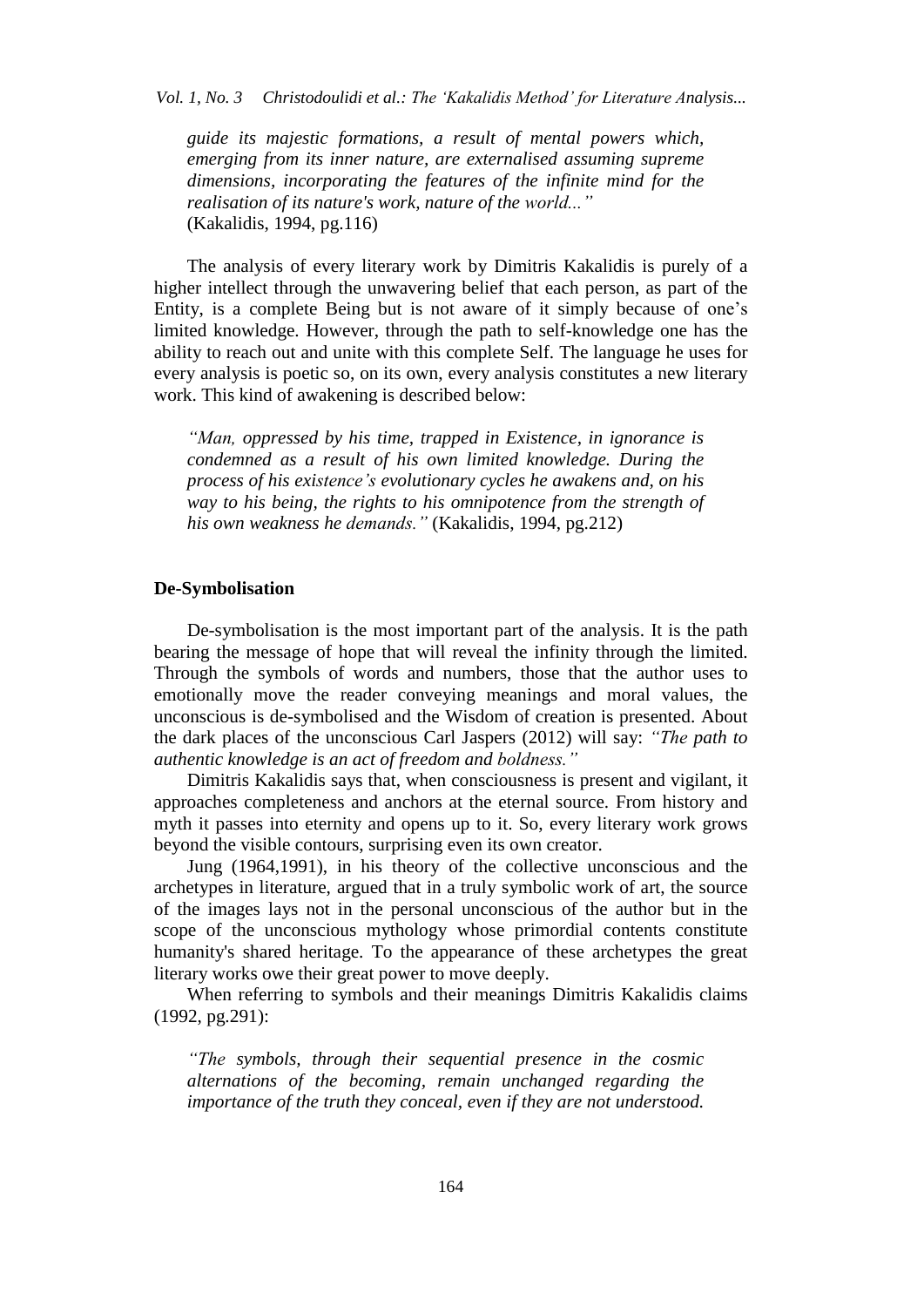*Athens Journal of Philology September 2014*

*They always work in a magical way. They talk through people, through nature, seasons, objects and numbers, planets, suns, the universe, ideas, names. And, whichever way they are interpreted, they have their independence, they don"t lose their importance..."*

Thus, through his analyses, he tells us that:

*"every poem is a vision, every vision a truth, that the human embrace is the embrace of God. The shadows are the dark aspects of existence, the stones are planets, the people suns... The domes of temples are the domes of heaven and the greatness of spirit is the white dove. The lands with the solid ground symbolise the stability of man, and the river symbolising the renewal, the rebirth of the spirit, separates or unifies the universe"s fields. The tree is the tree of life, the swallow the symbol of eternal spring, the salt the essence of being and the poet is the Master, who transforms even into a dolphin to pass on to the other side his continuity, the disciple, until his hands, his divine hands holding the world learn to handle the energies and the forces of the soul." (Kakalidis, 1994)*

## **Levels of Analysis**

As we have already mentioned, the Kakalidis Method suggests three levels in every analysis of a literary work. That is why we see each symbol having more than one interpretation.

- $\checkmark$  On level-A the analysis focuses on what happens inside the man who, locked within himself, experiences limitation and ignorance.
- $\checkmark$  On level-B the analysis focuses on what happens in the entire humanity.
- $\checkmark$  **On level-C** the analysis focuses on what happens in the whole of creation, in the entire Universe, in the cosmic becoming.

On all three levels the human being is always at the center of the analysis. In the following excerpt from the analysis of the narrative by D. Kakalidis *Today I spoke with the sea* written by Giannis Tserionis, emerges the way the "sea" is de-symbolised and how a person is carried from limitation to vastness:

### **Level-A**

*The sea has no definition, but the emotion of man is the pain and the sorrow of life...*

**Level-B**

*... Ocean saliferous that gave man the bones, the flesh and the spirit, to have as company the secrets of infinity, to be reborn in sacred Word... focusing on the innermost reflection of the womb*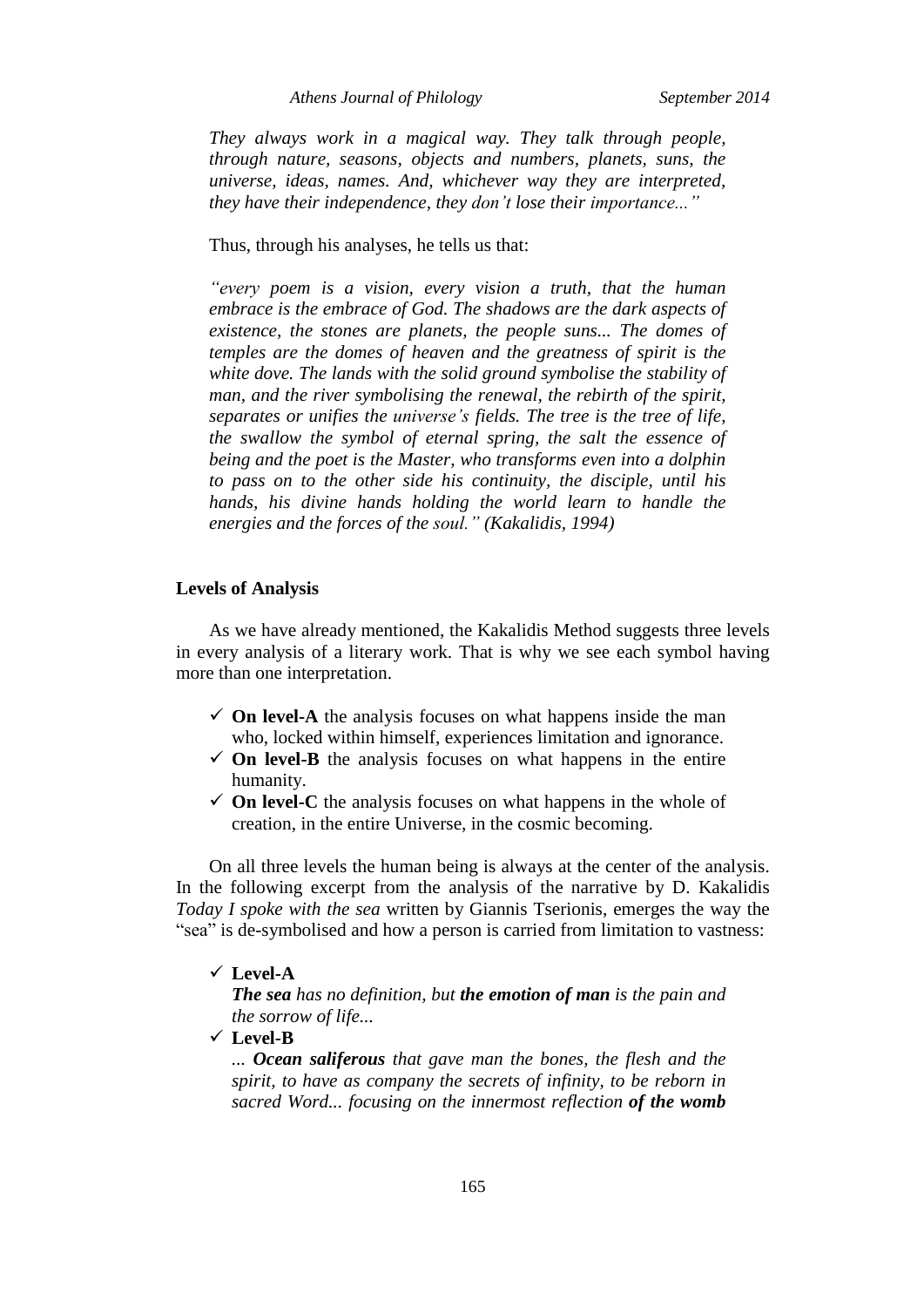*that gave birth to him... irrefutable witness to his manifested immensity, he feels the need to return to the cradle and to the intimate contact with the Monad.*

**Level-C**

*... There, in the troubled and yet still surface of the water, in the reflection of his being, universal himself, in the communication with the innermost he places his soul and contemplates…"* (Kakalidis, 1992, pg.375)

Another example of this three-leveled analysis comes from the poem *Mad Pomegranate Tree*, by Odysseas Elytis:

*In these all-white courtyards where the south wind blows Whistling through vaulted arcades, tell me, is it the mad pomegranate tree That quivers with foliage newly born at dawn Raising high its colors in a shiver of triumph? On plains where the naked girls awake, When they harvest clover with their light brown arms Roaming round the borders of their dreams tell me is it the mad pomegranate tree, Unsuspecting, that puts the lights in their verdant baskets On the day that it adorns itself in jealousy with seven kinds of feathers, Girding the eternal sun with a thousand blinding prisms.* (Greek; trans. Edmund Keeley & Philip Sherrard)

# **Level-A**

*In the all-white courtyards of the world, where the south wind blows, the poet plays, united with the wisdom of nature, asking people if this wisdom, if this same nature really is the pomegranate tree. There, inside the construct of its light, in the vaulted arcades quivers the spirit of the world into its own, the other light... making the newly born foliage quiver at its dawn as, in front of the triumph of the miracle of its existence, it opens all the colors of the iris. It awakens the naked girls, its female bodies, to reap with their light brown arms the clover, the symbol of the world's trinity...*

**Level-B**

*On the new, the primary point on the horizon blows the mad pomegranate tree and life makes its appearance. In its infancy, full of light it scatters the seeds of its fruits that writhe from longing. These are that bring the dawn of colors... And they become the world, the desires, its feelings and ideas, its plans... Its visions, naked virginal girls destined to awaken their nature on the plains, provoke the nature of the world, the nature of the pomegranate tree which symbolises the perpetual regeneration, to participate in the*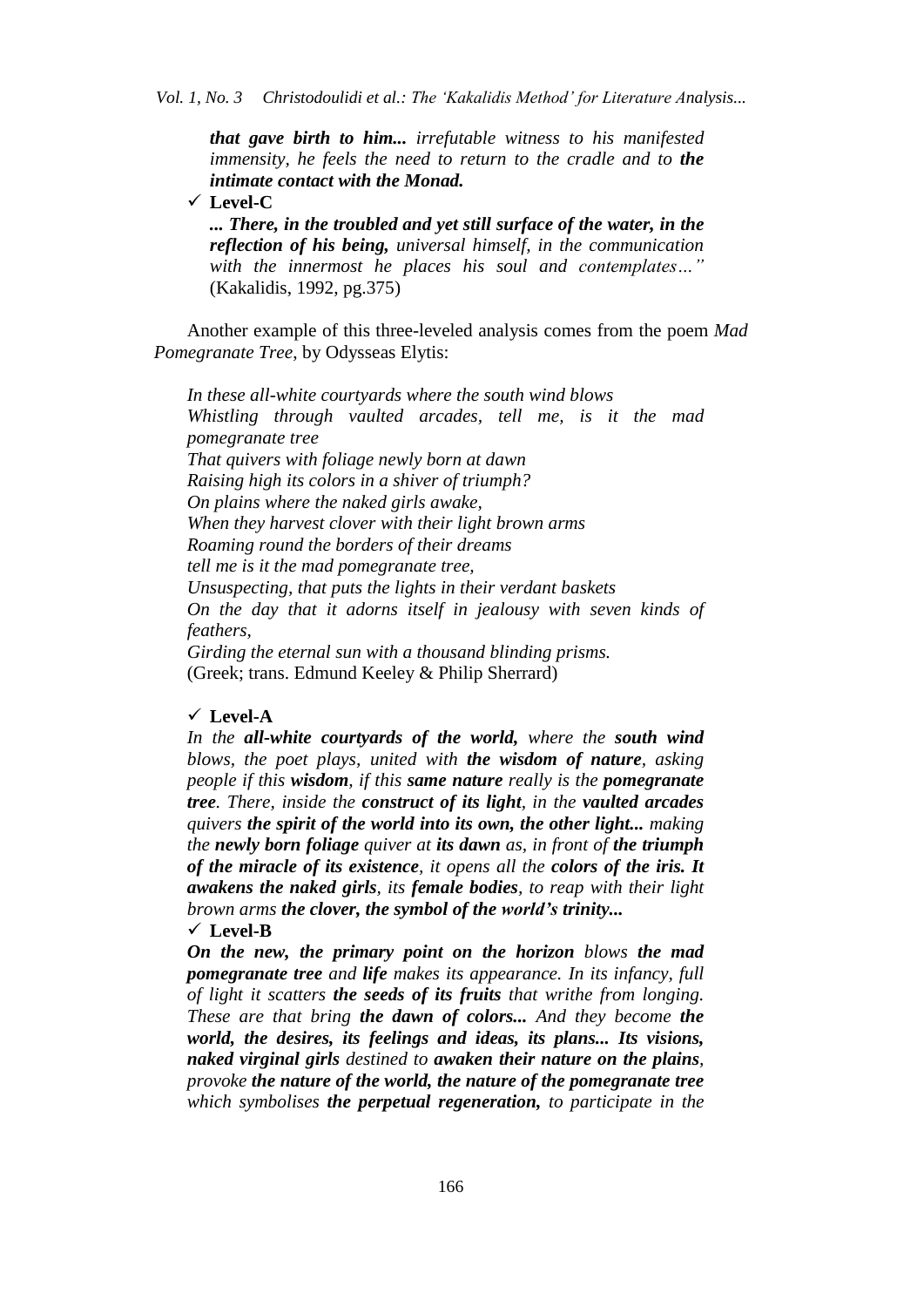*Athens Journal of Philology September 2014*

*orgiastic game by fertilising the wombs - the baskets - with the winged cravings of life...*

*The poet symbolises the newly born spirit with the south wind, through which the mad pomegranate tree blows its will, whistling stubbornly to the labyrinths of the cosmic light its murmurs, desiring to make them spring up as conscious life. To disperse on the day that it adorns itself in jealousy with its seven eternal wonders, girding the sun with a thousand blinding prisms - the cultures of the earth. The numerological analysis of the word "pomegranate tree" gives us the number ten, which is the "all-perfection", the deity, the sky, the eternity, the sun.*

**Level-C**

*The poet wants to highlight the power of the Entity by using the pomegranate tree as a symbol. The entity is everything, it creates everything, is inherent therein. It whistles through its vaulted arcades. It is the south wind, like all winds, carrying its almighty spirit to all the points on the horizon... It is the naked girls, it is the singing of their names, of its names. It is the blinding presence of the sun with a thousand blinding prisms... It is the spiritual and physical ocean... It is the sun, the sky, the stars and the land of its miracle!* (Kakalidis, 1994, pg.117)

## **The Wisdom of Numbers**

*"Everything happens according to numbers"* argued Pythagoras of Samos and he was not the only one. Homer, Thucydides, Herodotus claimed that numbers are the beginning of everything. Plato argued that ideas are numbers (eidetic numbers). Words are, also, translated into numbers by Dimitris Kakalidis, using the essence of every number to describe the word"s secret message. Here is an example:

*"... And in his heart he says that his mother had planted a hundredpetal rose for him. The word "rose" when analysed gives us the number ten, a number symbolising the source of eternal nature, and this is none other than the heart of the universe and of man, whom his mother lulls to the rhythms of the nightingales, the light of knowledge. Besides, the word "nightingales", when numerologicaly analysed, gives us the number five, which symbolises the light…" (Kakalidis, 1994, pg. 258)*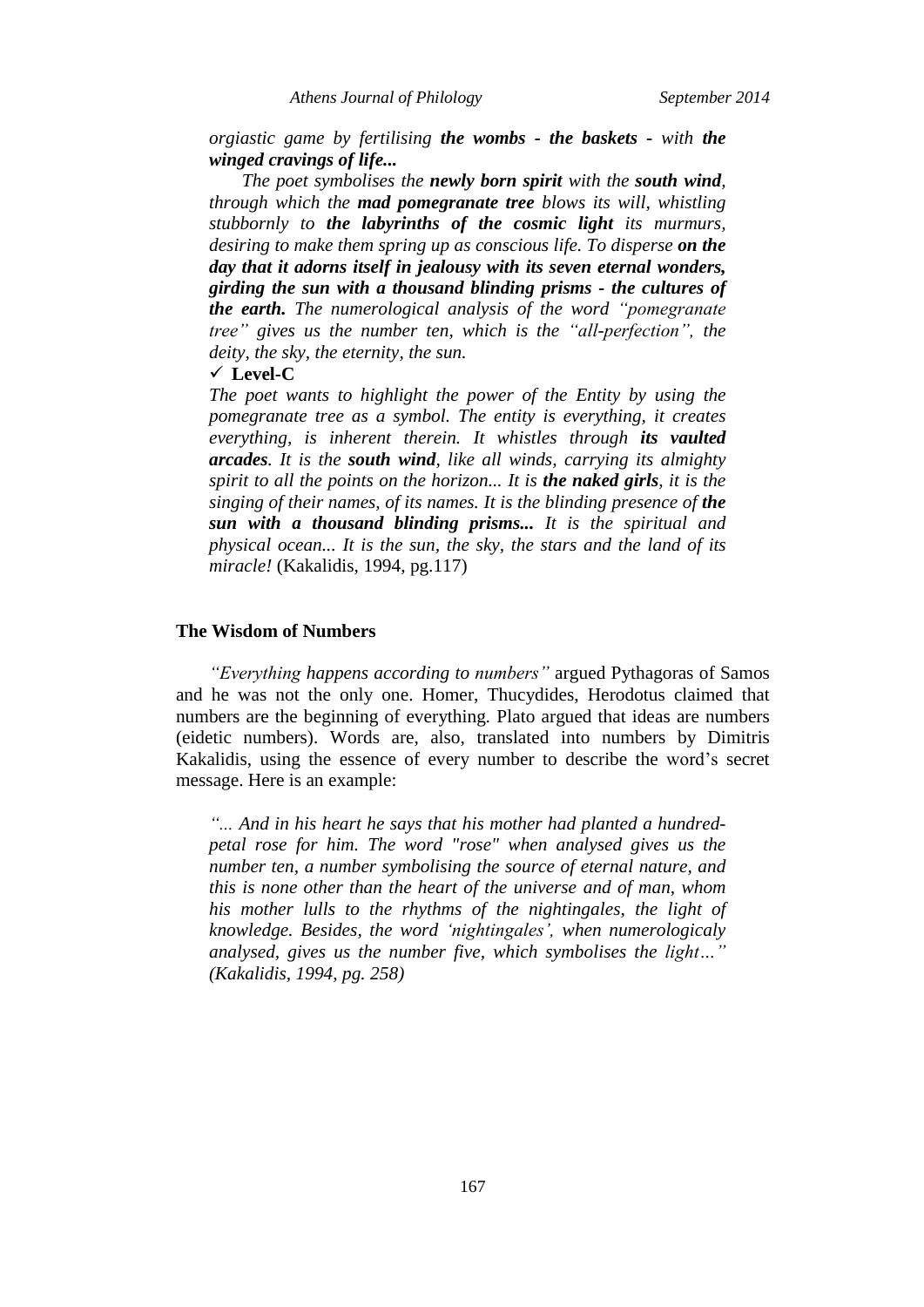## **Synthesis of Philosophies**

"Inquisitive but limited the human mind makes the error of searching outside of itself for the polar star that will guide it on its journey" (Kakalidis, 1994, pg.59)

Dimitris Kakalidis' method synthesises ancient Greek schools of thought using the numerology of Pythagoras, the certainty of Aristotle for the coexistence of matter and spirit, the endless flow of Heraclitus and his belief that *"From all things one is born and from one thing all are born"* (Heraclitus 10 p.43**)** and like another Socrates he elicits the high ideas concealed within the play's plot:

"... Unstoppable is the flow of the rivers. The poet knows. Galaxies do not cease their spinning. The universe does not stop the existence, perpetual is its journey through chaos. Man does not cease to think, to be tormented, to live. The desire for life dictates his will to continue wandering. His only expectation is the understanding of the cause that gave birth to dawn; his only care the understanding of the need for the illuminated sky"s existence; his last hope the knowledge of his world..." (Kakalidis, 1994, pg389)

Socrates, always based on the fixed and immutable principles of reason, taught the *know thyself* and sought the beginning of every moral concept which is affected neither by historical and social conditions nor from each person's perceptive ability. In other words he sought the absolute and dismissed the relative, he studied the moral essence and rejected the moral phenomena. More specifically:

*"With his "maieutic" method he managed to penetrate the soul of his interlocutor and bring to light the truth hiding inside it, releasing the spirit from the shackles of its vain nature."* (Plato, Timaeus, 171, p.15)

Another example is drawing from Plato:

*"The popularising and creative physiognomy of Plato shed waterfalls of light on humanity, aligning the ideas of the True, the Beautiful and the Good" (Schuré, 2001).* 

Dimitris Kakalidis seeks and elicits the essence present in every poem or narrative which leads man to his perfection; the essence referred to in the One of Pythagoras, the End of Plato. He refers to the small human world and the large infinite world of the God that dwells within, as Plato was referring to the Mega and the micro.

Heraclitus accepted that the Word is the principle that governs the Universe and the Word is the *everlasting Fire*.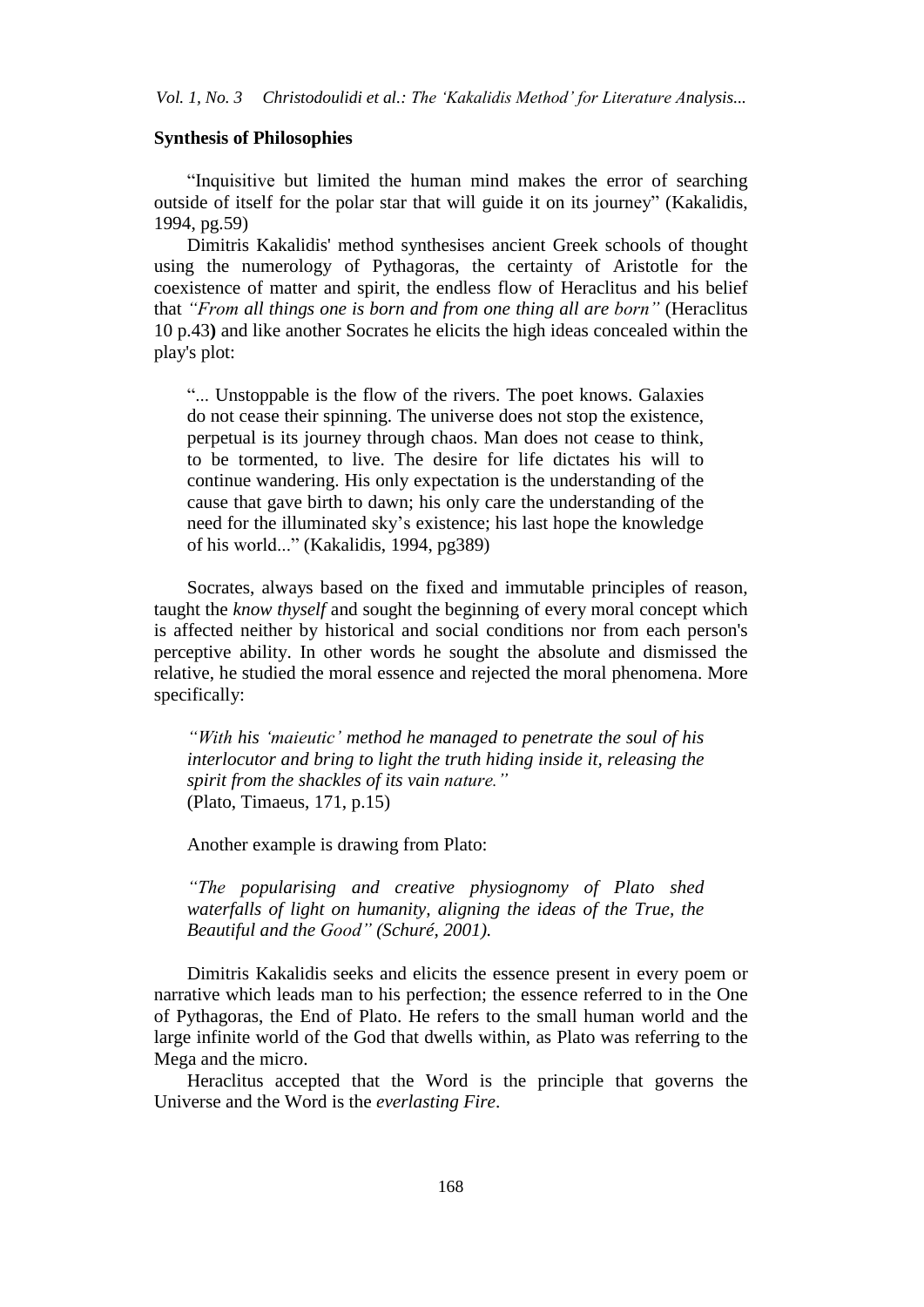*"Everything results from the transmutation of fire and in turn all become fire"*. (Heraclitus, 90 p.87)

Dimitris Kakalidis seeks the Word inside the word of writers, the everlasting Fire inside the Being-Man that transforms the Fire to flames and through pain is called to repeat again the uplift of flames to Fire. In his words:

*"Lord of the flames. The consumer of fire, the unseen, his creation without beginning. Not captured, not limited. He remains superior to light, inexhaustible. The Monad. And this is every Word, every idea, every situation, every soul individual or not. Flame of flames, existence of existences, completed breath, the breath of the universal world; the dazzling beauty of the becoming."* (Kakalidis, 1992, pg.173)

## **Unification of the Opposites**

*"Creation is ever-flowing and ever-changing. "Eternally everything flows". Within this change there is harmony because "there would be no harmony if there was no high and low or animals without the female and the male which are opposites." This way behind the apparent constant contrast and war between things there is a well hidden truth as expressed in the words of Heraclitus: "the adverse converging from opposite roads is the most beautiful harmony."" (Popper, Gigon, 1984)*

The analyses of Dimitris Kakalidis refer to the existence of the entity"s two sides, of opposite forces that coexist within man and whose inability to unify them causes the problems and encumbrances in his function. He highlights their unification that leads man to inner freedom stressing that through spirituality there are no impasses:

*"The poles separate and reunite consolidating their differences, the two in one and one in everything. Soul and body, spirit and mind, love and hatred, the eternal bipolar currents. Spirits of infinity that divide the universe and for the sake of its training disorient the human-being and its thoughts. Upward and downward tendencies that beam their fire, a spiritual power that flows eternally from the fountain of the universal mind, Mind of God, omniscience of His unfathomable life, life of the Supreme Being which, in human form, consisting of the kingdoms, as His perfect indication has been projected."(Kakalidis, 1994, pg. 396)*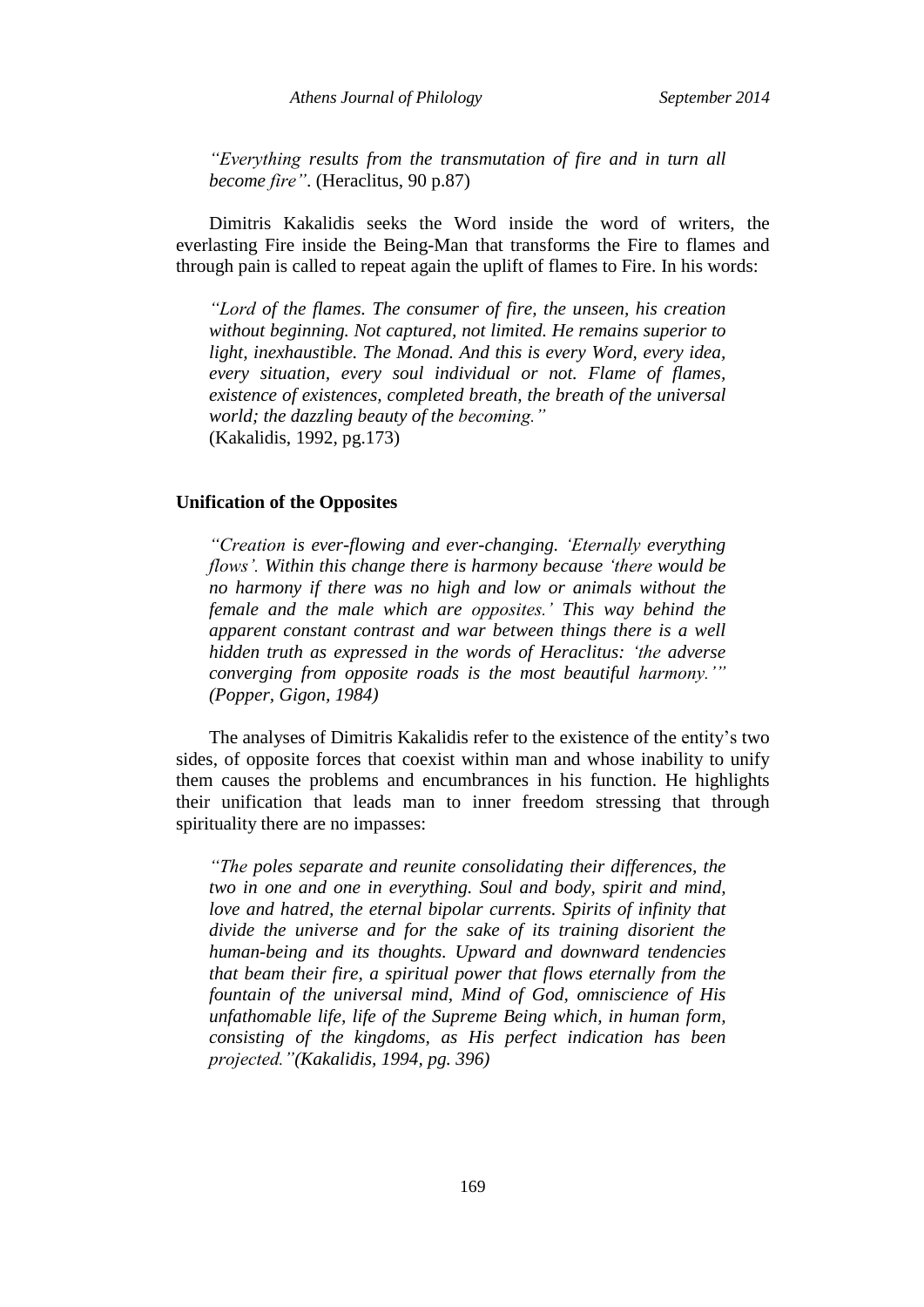## **Equation of Matter and Spirit**

*"The reality according to Aristotle consists of hidden "essences" (the human being for example) each an inseparable and unique combination of matter and spirit, each in a process of the realisation of its natural potential."* (Rubenstein, 2004, pg.50)

The Kakalidis method highlights that, since all creation is spiritual and since everything contains the spirit, consequently in the analyses arises the fact that matter and spirit are the same. The analyst presents to us the matter that eagerly pleads to unite with its source, the spirit, in order to be redeemed. We can discern this in the following excerpt taken from the analysis of the poem *Inherent* by Giannis Koutsoheras:

*With the day of returning/ and of Icarus" hellenic wings the path of return is heartfelt/ -Homer! /I look back in time. I wonder pythagorean/ what good have I done/ I become sensitive. I envision / for what is Beyond the mind and intellect. Life giving is our country"s insight/ -Plotinus!...*

*"... Wisdom is Life, the state, the country, the land with its hellenic wings, Icarian wings, which seeks the life giving sun from which it sprang, shaping its spirit into a body, a myth, a history, to renew their ontological relationship, to continue pouring out from it, causing its drama, to have the strength to withstand time... Life giving is life, life giving is the country. Life giving is the source of social lyricism, the source of ever flowing sensitivity from which everything springs. Life giving is matter and the spirit that nurtures it, sculpting it to an ever-shining work of art, Plotinus!..." (Kakalidis, 1994, pg.243)*

## **Science - History - Mythology**

*"The giant of fire, the fire-born Hephaestus, Prometheus in the descent of spirit into matter, winemaker Dionysus, god of the cosmic vision of his own creation, follows his fate."* (Kakalidis, 1992, pg. 254).

Dimitris Kakalidis, continuer of ancient Greek philosophy, uses historical data, scientific knowledge, examples of myths, predominantly from Greek mythology in order to enrich and validate the issue in question and to consolidate within man the *thesis* for his spiritual evolution. Paul Diel, in his book *Symbolism in Greek Mythology* (Diel, 2012), investigates and analyses the heroes of the myths and all the symbols contained in them, noting that behind every lust and desire is the ultimate desire for uplift, for the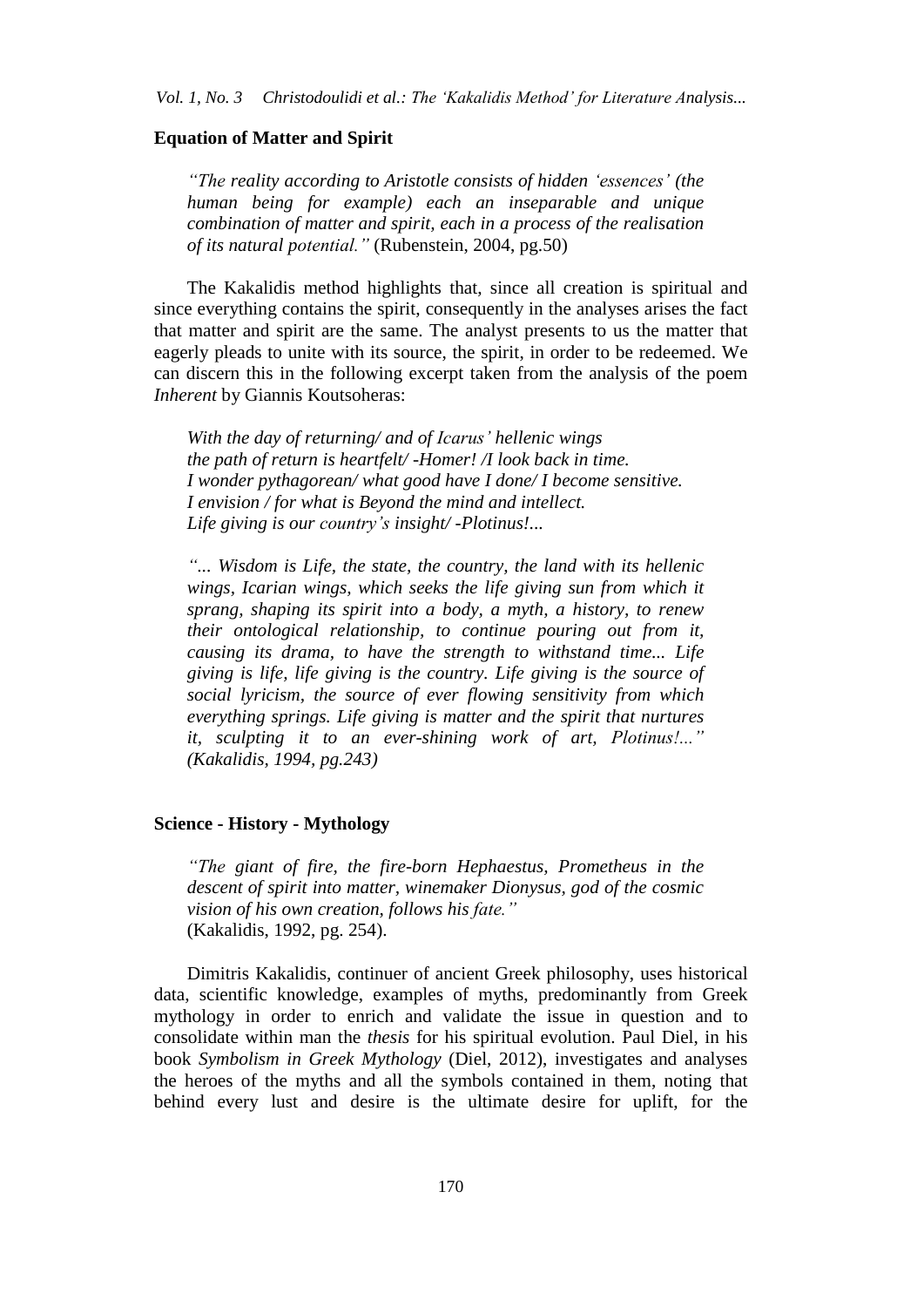spiritualisation of man. This inherent longing derives from the processes of creation itself, as demonstrated in the following extract:

*"... In search of the truth about cosmogony, it could be assumed that the sun, as a fiery, flaming mass, has no shadow and to acquire one it projects both its physical carrier as well as its extensions, its planetary bodies, to represent its living existence in chaos. These perceive its power as their own power and, resisting the fire, they cool, embodying the will for existence in the chaos of their own desire. Authorising as their elected representative the planet earth, they raise in its realm their animal nature, they make it human and, confessing their inability for evolution, they demand the spiritual presence of the sun itself ..."* (Kakalidis, 1994, pg. 24)

## **Objective**

As evident from all previously mentioned, in any analysis what the analyst aims at is to guide his reader on a journey beyond appearances, beyond the restrictions of the limited mind; to help him overcome his weaknesses, his fears, his difficulties. And, as he too begins to learn to interpret the concepts and deepen in the ideas, he will begin to discern the hidden essence that will gradually lead him to knowledge which is none other than the Knowledge of the inner Self, of which all other knowledge is part; the eternal truth that everything springs from the spirit that permeates all beings equally. His anxiety is to convince Man that he is a comprehensive Being and to show him the way so that his conscience is awakened; he can then understand that the incentives, consciously or unconsciously, urging man to his actions are incentives given by the vast knowledge so as to acquire the individual knowledge and gradually reach its source, the pure source of his existence. That way he can be well, at any time, in his life. More specifically:

*"Man is called to delve into his world, into himself, into the limited that encompasses the limitless, in symbols and ideas, into the processing of the concepts of life that the mind makes so that the spirit finds its way in the vast universe, the nature of which is illustrated in the micro-domains of its expression, proclaiming the messages of truth, describing itself in the scenes it directs for the play of its cosmic drama."* (Kakalidis, 1992, pg.43)

# **Conclusion**

*"When viewing himself, man is alone in the infinite universe. Infinite and finite, unique in the absoluteness of his existence, he embraces the dimensions of the whole with his spirit and, meditating on his*